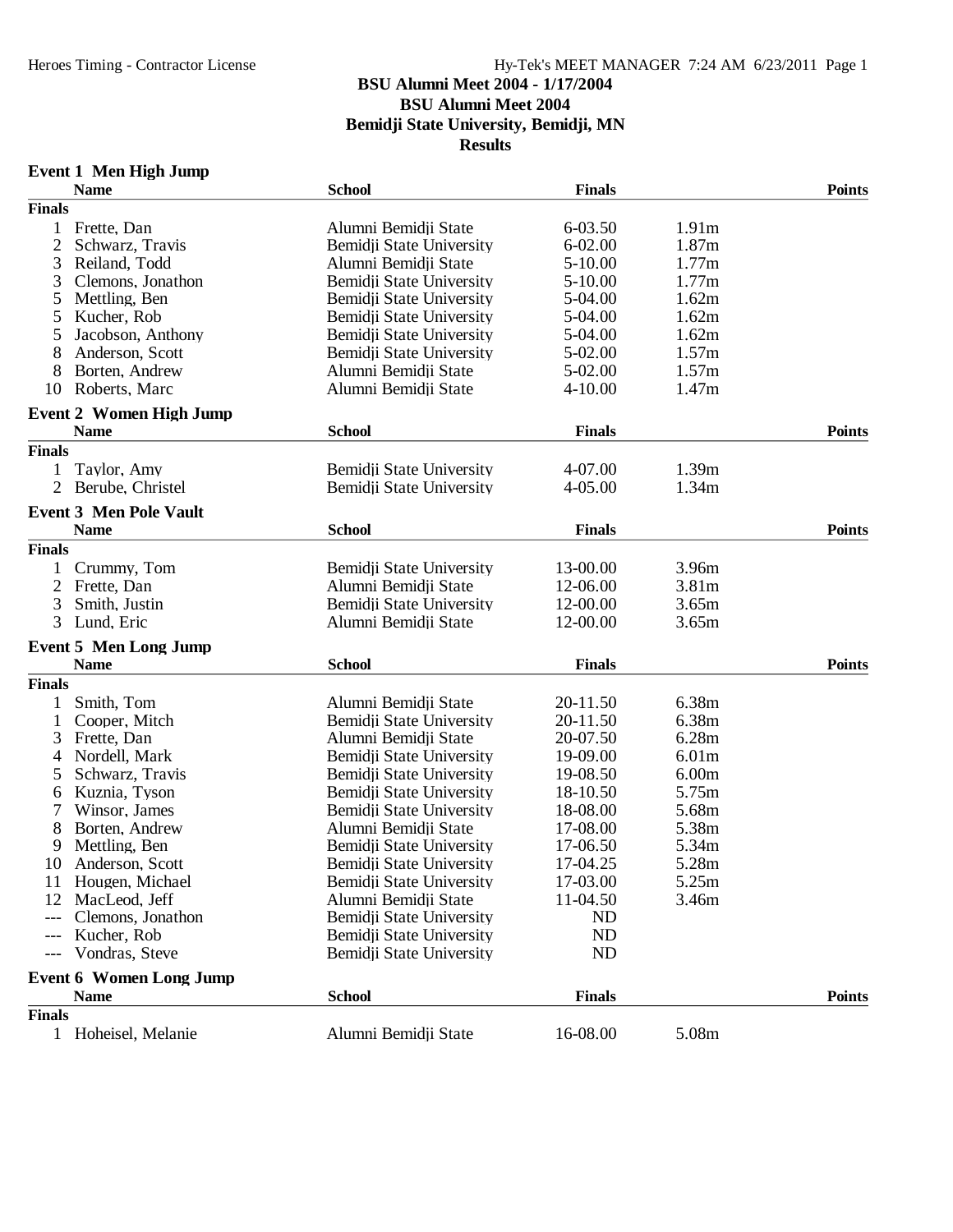#### **BSU Alumni Meet 2004 - 1/17/2004**

**BSU Alumni Meet 2004**

**Bemidji State University, Bemidji, MN**

| <b>Finals</b><br><b>Name</b><br><b>School</b><br>McCrady, Megan<br>Alumni Bemidji State<br>15-02.00<br>4.62m<br>2<br>4.48m<br>Stimson, Caesare<br>Bemidji State University<br>14-08.50<br>3<br>McInerney, Shauna<br>4.39m<br>Bemidji State University<br>14-05.00<br>4<br>Halver, Karen<br>Alumni Bemidji State<br>13-07.00<br>4.14m<br>5<br><b>Event 7 Men Triple Jump</b><br><b>Name</b><br><b>School</b><br><b>Finals</b><br><b>Points</b><br><b>Finals</b><br>13.13m<br>Cooper, Mitch<br>Bemidji State University<br>43-01.00<br>1<br>13.03m<br>2<br>Nordell, Mark<br>42-09.00<br>Bemidji State University<br>39-11.00<br>12.16m<br>3<br>Frette, Dan<br>Alumni Bemidji State<br>10.89m<br>Clemons, Jonathon<br>35-09.00<br>Bemidji State University<br>4<br>Backes, John<br>Alumni Bemidji State<br>ND<br>Bemidji State University<br><b>ND</b><br>Crummy, Tom<br>$---$<br><b>Event 8 Women Triple Jump</b><br><b>School</b><br><b>Points</b><br><b>Name</b><br><b>Finals</b><br><b>Finals</b><br>9.44m<br>1<br>McCrady, Shelby<br>Bemidji State University<br>31-00.00<br><b>Event 9 Men Shot Put</b><br><b>Name</b><br><b>Finals</b><br><b>Points</b><br><b>School</b><br><b>Finals</b><br>15.12m<br>Wilson, Adam<br>Bemidji State University<br>49-07.25<br>1<br>$\overline{2}$<br>Baird, Ben<br>Alumni Bemidji State<br>14.10m<br>46-03.25<br>13.93m<br>45-08.50<br>3<br>Wilcox, Terrence<br>Alumni Bemidji State<br>Alumni Bemidji State<br>13.76m<br>45-01.75<br>Ferraro, Joe<br>4<br>Gross, RJ<br>Bemidji State University<br>13.42m<br>44-00.50<br>5<br>Cox, Justin<br>Bemidji State University<br>13.06m<br>42-10.25<br>6<br>7<br>Henry, Ed<br>10.68m<br>35-00.50<br>Bemidji State University<br>Backes, John<br>8<br>Alumni Bemidji State<br>10.55m<br>34-07.50<br>10.37m<br>34-00.25<br>9<br>Schwarz, Travis<br>Bemidji State University<br>Alumni Bemidji State<br>8.94m<br>29-04.00<br>10<br>Mennenga, John<br>Mettling, Ben<br>Bemidji State University<br>N <sub>D</sub><br>$---$<br><b>Event 10 Women Shot Put</b><br><b>Name</b><br><b>School</b><br><b>Finals</b><br><b>Finals</b><br>1 Schneider, Libby<br>Bemidji State University<br>11.13m<br>36-06.25<br>36-00.75<br>Bemidji State University<br>10.99m<br>Bergeson, Lindsay<br>10.88m<br>35-08.50<br>Suhonen, Erin<br>Bemidji State University<br>3<br>Olson, Sara<br>Bemidji State University<br>10.29m<br>33-09.25<br>4<br>Stimson, Caesare<br>9.75m<br>32-00.00<br>Bemidji State University<br>5<br>9.62m<br>31-06.75<br>Burow, Nicole<br>Bemidji State University<br>6<br><b>Event 11 Women 1600 Meter Run</b><br><b>School</b><br><b>Points</b><br><b>Name</b><br><b>Finals</b><br>Finals<br>6:14.03<br>1<br>Thomforde, Jaclyn<br>Bemidji State University<br>6:42.08 | Finals  (Event 6 Women Long Jump) |                      |  |               |
|--------------------------------------------------------------------------------------------------------------------------------------------------------------------------------------------------------------------------------------------------------------------------------------------------------------------------------------------------------------------------------------------------------------------------------------------------------------------------------------------------------------------------------------------------------------------------------------------------------------------------------------------------------------------------------------------------------------------------------------------------------------------------------------------------------------------------------------------------------------------------------------------------------------------------------------------------------------------------------------------------------------------------------------------------------------------------------------------------------------------------------------------------------------------------------------------------------------------------------------------------------------------------------------------------------------------------------------------------------------------------------------------------------------------------------------------------------------------------------------------------------------------------------------------------------------------------------------------------------------------------------------------------------------------------------------------------------------------------------------------------------------------------------------------------------------------------------------------------------------------------------------------------------------------------------------------------------------------------------------------------------------------------------------------------------------------------------------------------------------------------------------------------------------------------------------------------------------------------------------------------------------------------------------------------------------------------------------------------------------------------------------------------------------------------------------------------------------------------------------------------------------------------------------------------------------------------------------------------------------------------------------------------------------------------------------------------------------------------------------------------------|-----------------------------------|----------------------|--|---------------|
|                                                                                                                                                                                                                                                                                                                                                                                                                                                                                                                                                                                                                                                                                                                                                                                                                                                                                                                                                                                                                                                                                                                                                                                                                                                                                                                                                                                                                                                                                                                                                                                                                                                                                                                                                                                                                                                                                                                                                                                                                                                                                                                                                                                                                                                                                                                                                                                                                                                                                                                                                                                                                                                                                                                                                        |                                   |                      |  | <b>Points</b> |
|                                                                                                                                                                                                                                                                                                                                                                                                                                                                                                                                                                                                                                                                                                                                                                                                                                                                                                                                                                                                                                                                                                                                                                                                                                                                                                                                                                                                                                                                                                                                                                                                                                                                                                                                                                                                                                                                                                                                                                                                                                                                                                                                                                                                                                                                                                                                                                                                                                                                                                                                                                                                                                                                                                                                                        |                                   |                      |  |               |
|                                                                                                                                                                                                                                                                                                                                                                                                                                                                                                                                                                                                                                                                                                                                                                                                                                                                                                                                                                                                                                                                                                                                                                                                                                                                                                                                                                                                                                                                                                                                                                                                                                                                                                                                                                                                                                                                                                                                                                                                                                                                                                                                                                                                                                                                                                                                                                                                                                                                                                                                                                                                                                                                                                                                                        |                                   |                      |  |               |
|                                                                                                                                                                                                                                                                                                                                                                                                                                                                                                                                                                                                                                                                                                                                                                                                                                                                                                                                                                                                                                                                                                                                                                                                                                                                                                                                                                                                                                                                                                                                                                                                                                                                                                                                                                                                                                                                                                                                                                                                                                                                                                                                                                                                                                                                                                                                                                                                                                                                                                                                                                                                                                                                                                                                                        |                                   |                      |  |               |
|                                                                                                                                                                                                                                                                                                                                                                                                                                                                                                                                                                                                                                                                                                                                                                                                                                                                                                                                                                                                                                                                                                                                                                                                                                                                                                                                                                                                                                                                                                                                                                                                                                                                                                                                                                                                                                                                                                                                                                                                                                                                                                                                                                                                                                                                                                                                                                                                                                                                                                                                                                                                                                                                                                                                                        |                                   |                      |  |               |
|                                                                                                                                                                                                                                                                                                                                                                                                                                                                                                                                                                                                                                                                                                                                                                                                                                                                                                                                                                                                                                                                                                                                                                                                                                                                                                                                                                                                                                                                                                                                                                                                                                                                                                                                                                                                                                                                                                                                                                                                                                                                                                                                                                                                                                                                                                                                                                                                                                                                                                                                                                                                                                                                                                                                                        |                                   |                      |  |               |
|                                                                                                                                                                                                                                                                                                                                                                                                                                                                                                                                                                                                                                                                                                                                                                                                                                                                                                                                                                                                                                                                                                                                                                                                                                                                                                                                                                                                                                                                                                                                                                                                                                                                                                                                                                                                                                                                                                                                                                                                                                                                                                                                                                                                                                                                                                                                                                                                                                                                                                                                                                                                                                                                                                                                                        |                                   |                      |  |               |
|                                                                                                                                                                                                                                                                                                                                                                                                                                                                                                                                                                                                                                                                                                                                                                                                                                                                                                                                                                                                                                                                                                                                                                                                                                                                                                                                                                                                                                                                                                                                                                                                                                                                                                                                                                                                                                                                                                                                                                                                                                                                                                                                                                                                                                                                                                                                                                                                                                                                                                                                                                                                                                                                                                                                                        |                                   |                      |  |               |
|                                                                                                                                                                                                                                                                                                                                                                                                                                                                                                                                                                                                                                                                                                                                                                                                                                                                                                                                                                                                                                                                                                                                                                                                                                                                                                                                                                                                                                                                                                                                                                                                                                                                                                                                                                                                                                                                                                                                                                                                                                                                                                                                                                                                                                                                                                                                                                                                                                                                                                                                                                                                                                                                                                                                                        |                                   |                      |  |               |
|                                                                                                                                                                                                                                                                                                                                                                                                                                                                                                                                                                                                                                                                                                                                                                                                                                                                                                                                                                                                                                                                                                                                                                                                                                                                                                                                                                                                                                                                                                                                                                                                                                                                                                                                                                                                                                                                                                                                                                                                                                                                                                                                                                                                                                                                                                                                                                                                                                                                                                                                                                                                                                                                                                                                                        |                                   |                      |  |               |
|                                                                                                                                                                                                                                                                                                                                                                                                                                                                                                                                                                                                                                                                                                                                                                                                                                                                                                                                                                                                                                                                                                                                                                                                                                                                                                                                                                                                                                                                                                                                                                                                                                                                                                                                                                                                                                                                                                                                                                                                                                                                                                                                                                                                                                                                                                                                                                                                                                                                                                                                                                                                                                                                                                                                                        |                                   |                      |  |               |
|                                                                                                                                                                                                                                                                                                                                                                                                                                                                                                                                                                                                                                                                                                                                                                                                                                                                                                                                                                                                                                                                                                                                                                                                                                                                                                                                                                                                                                                                                                                                                                                                                                                                                                                                                                                                                                                                                                                                                                                                                                                                                                                                                                                                                                                                                                                                                                                                                                                                                                                                                                                                                                                                                                                                                        |                                   |                      |  |               |
|                                                                                                                                                                                                                                                                                                                                                                                                                                                                                                                                                                                                                                                                                                                                                                                                                                                                                                                                                                                                                                                                                                                                                                                                                                                                                                                                                                                                                                                                                                                                                                                                                                                                                                                                                                                                                                                                                                                                                                                                                                                                                                                                                                                                                                                                                                                                                                                                                                                                                                                                                                                                                                                                                                                                                        |                                   |                      |  |               |
|                                                                                                                                                                                                                                                                                                                                                                                                                                                                                                                                                                                                                                                                                                                                                                                                                                                                                                                                                                                                                                                                                                                                                                                                                                                                                                                                                                                                                                                                                                                                                                                                                                                                                                                                                                                                                                                                                                                                                                                                                                                                                                                                                                                                                                                                                                                                                                                                                                                                                                                                                                                                                                                                                                                                                        |                                   |                      |  |               |
|                                                                                                                                                                                                                                                                                                                                                                                                                                                                                                                                                                                                                                                                                                                                                                                                                                                                                                                                                                                                                                                                                                                                                                                                                                                                                                                                                                                                                                                                                                                                                                                                                                                                                                                                                                                                                                                                                                                                                                                                                                                                                                                                                                                                                                                                                                                                                                                                                                                                                                                                                                                                                                                                                                                                                        |                                   |                      |  |               |
|                                                                                                                                                                                                                                                                                                                                                                                                                                                                                                                                                                                                                                                                                                                                                                                                                                                                                                                                                                                                                                                                                                                                                                                                                                                                                                                                                                                                                                                                                                                                                                                                                                                                                                                                                                                                                                                                                                                                                                                                                                                                                                                                                                                                                                                                                                                                                                                                                                                                                                                                                                                                                                                                                                                                                        |                                   |                      |  |               |
|                                                                                                                                                                                                                                                                                                                                                                                                                                                                                                                                                                                                                                                                                                                                                                                                                                                                                                                                                                                                                                                                                                                                                                                                                                                                                                                                                                                                                                                                                                                                                                                                                                                                                                                                                                                                                                                                                                                                                                                                                                                                                                                                                                                                                                                                                                                                                                                                                                                                                                                                                                                                                                                                                                                                                        |                                   |                      |  |               |
|                                                                                                                                                                                                                                                                                                                                                                                                                                                                                                                                                                                                                                                                                                                                                                                                                                                                                                                                                                                                                                                                                                                                                                                                                                                                                                                                                                                                                                                                                                                                                                                                                                                                                                                                                                                                                                                                                                                                                                                                                                                                                                                                                                                                                                                                                                                                                                                                                                                                                                                                                                                                                                                                                                                                                        |                                   |                      |  |               |
|                                                                                                                                                                                                                                                                                                                                                                                                                                                                                                                                                                                                                                                                                                                                                                                                                                                                                                                                                                                                                                                                                                                                                                                                                                                                                                                                                                                                                                                                                                                                                                                                                                                                                                                                                                                                                                                                                                                                                                                                                                                                                                                                                                                                                                                                                                                                                                                                                                                                                                                                                                                                                                                                                                                                                        |                                   |                      |  |               |
|                                                                                                                                                                                                                                                                                                                                                                                                                                                                                                                                                                                                                                                                                                                                                                                                                                                                                                                                                                                                                                                                                                                                                                                                                                                                                                                                                                                                                                                                                                                                                                                                                                                                                                                                                                                                                                                                                                                                                                                                                                                                                                                                                                                                                                                                                                                                                                                                                                                                                                                                                                                                                                                                                                                                                        |                                   |                      |  |               |
|                                                                                                                                                                                                                                                                                                                                                                                                                                                                                                                                                                                                                                                                                                                                                                                                                                                                                                                                                                                                                                                                                                                                                                                                                                                                                                                                                                                                                                                                                                                                                                                                                                                                                                                                                                                                                                                                                                                                                                                                                                                                                                                                                                                                                                                                                                                                                                                                                                                                                                                                                                                                                                                                                                                                                        |                                   |                      |  |               |
|                                                                                                                                                                                                                                                                                                                                                                                                                                                                                                                                                                                                                                                                                                                                                                                                                                                                                                                                                                                                                                                                                                                                                                                                                                                                                                                                                                                                                                                                                                                                                                                                                                                                                                                                                                                                                                                                                                                                                                                                                                                                                                                                                                                                                                                                                                                                                                                                                                                                                                                                                                                                                                                                                                                                                        |                                   |                      |  |               |
|                                                                                                                                                                                                                                                                                                                                                                                                                                                                                                                                                                                                                                                                                                                                                                                                                                                                                                                                                                                                                                                                                                                                                                                                                                                                                                                                                                                                                                                                                                                                                                                                                                                                                                                                                                                                                                                                                                                                                                                                                                                                                                                                                                                                                                                                                                                                                                                                                                                                                                                                                                                                                                                                                                                                                        |                                   |                      |  |               |
|                                                                                                                                                                                                                                                                                                                                                                                                                                                                                                                                                                                                                                                                                                                                                                                                                                                                                                                                                                                                                                                                                                                                                                                                                                                                                                                                                                                                                                                                                                                                                                                                                                                                                                                                                                                                                                                                                                                                                                                                                                                                                                                                                                                                                                                                                                                                                                                                                                                                                                                                                                                                                                                                                                                                                        |                                   |                      |  |               |
|                                                                                                                                                                                                                                                                                                                                                                                                                                                                                                                                                                                                                                                                                                                                                                                                                                                                                                                                                                                                                                                                                                                                                                                                                                                                                                                                                                                                                                                                                                                                                                                                                                                                                                                                                                                                                                                                                                                                                                                                                                                                                                                                                                                                                                                                                                                                                                                                                                                                                                                                                                                                                                                                                                                                                        |                                   |                      |  |               |
|                                                                                                                                                                                                                                                                                                                                                                                                                                                                                                                                                                                                                                                                                                                                                                                                                                                                                                                                                                                                                                                                                                                                                                                                                                                                                                                                                                                                                                                                                                                                                                                                                                                                                                                                                                                                                                                                                                                                                                                                                                                                                                                                                                                                                                                                                                                                                                                                                                                                                                                                                                                                                                                                                                                                                        |                                   |                      |  |               |
|                                                                                                                                                                                                                                                                                                                                                                                                                                                                                                                                                                                                                                                                                                                                                                                                                                                                                                                                                                                                                                                                                                                                                                                                                                                                                                                                                                                                                                                                                                                                                                                                                                                                                                                                                                                                                                                                                                                                                                                                                                                                                                                                                                                                                                                                                                                                                                                                                                                                                                                                                                                                                                                                                                                                                        |                                   |                      |  |               |
|                                                                                                                                                                                                                                                                                                                                                                                                                                                                                                                                                                                                                                                                                                                                                                                                                                                                                                                                                                                                                                                                                                                                                                                                                                                                                                                                                                                                                                                                                                                                                                                                                                                                                                                                                                                                                                                                                                                                                                                                                                                                                                                                                                                                                                                                                                                                                                                                                                                                                                                                                                                                                                                                                                                                                        |                                   |                      |  |               |
|                                                                                                                                                                                                                                                                                                                                                                                                                                                                                                                                                                                                                                                                                                                                                                                                                                                                                                                                                                                                                                                                                                                                                                                                                                                                                                                                                                                                                                                                                                                                                                                                                                                                                                                                                                                                                                                                                                                                                                                                                                                                                                                                                                                                                                                                                                                                                                                                                                                                                                                                                                                                                                                                                                                                                        |                                   |                      |  |               |
|                                                                                                                                                                                                                                                                                                                                                                                                                                                                                                                                                                                                                                                                                                                                                                                                                                                                                                                                                                                                                                                                                                                                                                                                                                                                                                                                                                                                                                                                                                                                                                                                                                                                                                                                                                                                                                                                                                                                                                                                                                                                                                                                                                                                                                                                                                                                                                                                                                                                                                                                                                                                                                                                                                                                                        |                                   |                      |  |               |
|                                                                                                                                                                                                                                                                                                                                                                                                                                                                                                                                                                                                                                                                                                                                                                                                                                                                                                                                                                                                                                                                                                                                                                                                                                                                                                                                                                                                                                                                                                                                                                                                                                                                                                                                                                                                                                                                                                                                                                                                                                                                                                                                                                                                                                                                                                                                                                                                                                                                                                                                                                                                                                                                                                                                                        |                                   |                      |  |               |
|                                                                                                                                                                                                                                                                                                                                                                                                                                                                                                                                                                                                                                                                                                                                                                                                                                                                                                                                                                                                                                                                                                                                                                                                                                                                                                                                                                                                                                                                                                                                                                                                                                                                                                                                                                                                                                                                                                                                                                                                                                                                                                                                                                                                                                                                                                                                                                                                                                                                                                                                                                                                                                                                                                                                                        |                                   |                      |  |               |
|                                                                                                                                                                                                                                                                                                                                                                                                                                                                                                                                                                                                                                                                                                                                                                                                                                                                                                                                                                                                                                                                                                                                                                                                                                                                                                                                                                                                                                                                                                                                                                                                                                                                                                                                                                                                                                                                                                                                                                                                                                                                                                                                                                                                                                                                                                                                                                                                                                                                                                                                                                                                                                                                                                                                                        |                                   |                      |  |               |
|                                                                                                                                                                                                                                                                                                                                                                                                                                                                                                                                                                                                                                                                                                                                                                                                                                                                                                                                                                                                                                                                                                                                                                                                                                                                                                                                                                                                                                                                                                                                                                                                                                                                                                                                                                                                                                                                                                                                                                                                                                                                                                                                                                                                                                                                                                                                                                                                                                                                                                                                                                                                                                                                                                                                                        |                                   |                      |  |               |
|                                                                                                                                                                                                                                                                                                                                                                                                                                                                                                                                                                                                                                                                                                                                                                                                                                                                                                                                                                                                                                                                                                                                                                                                                                                                                                                                                                                                                                                                                                                                                                                                                                                                                                                                                                                                                                                                                                                                                                                                                                                                                                                                                                                                                                                                                                                                                                                                                                                                                                                                                                                                                                                                                                                                                        |                                   |                      |  | <b>Points</b> |
|                                                                                                                                                                                                                                                                                                                                                                                                                                                                                                                                                                                                                                                                                                                                                                                                                                                                                                                                                                                                                                                                                                                                                                                                                                                                                                                                                                                                                                                                                                                                                                                                                                                                                                                                                                                                                                                                                                                                                                                                                                                                                                                                                                                                                                                                                                                                                                                                                                                                                                                                                                                                                                                                                                                                                        |                                   |                      |  |               |
|                                                                                                                                                                                                                                                                                                                                                                                                                                                                                                                                                                                                                                                                                                                                                                                                                                                                                                                                                                                                                                                                                                                                                                                                                                                                                                                                                                                                                                                                                                                                                                                                                                                                                                                                                                                                                                                                                                                                                                                                                                                                                                                                                                                                                                                                                                                                                                                                                                                                                                                                                                                                                                                                                                                                                        |                                   |                      |  |               |
|                                                                                                                                                                                                                                                                                                                                                                                                                                                                                                                                                                                                                                                                                                                                                                                                                                                                                                                                                                                                                                                                                                                                                                                                                                                                                                                                                                                                                                                                                                                                                                                                                                                                                                                                                                                                                                                                                                                                                                                                                                                                                                                                                                                                                                                                                                                                                                                                                                                                                                                                                                                                                                                                                                                                                        |                                   |                      |  |               |
|                                                                                                                                                                                                                                                                                                                                                                                                                                                                                                                                                                                                                                                                                                                                                                                                                                                                                                                                                                                                                                                                                                                                                                                                                                                                                                                                                                                                                                                                                                                                                                                                                                                                                                                                                                                                                                                                                                                                                                                                                                                                                                                                                                                                                                                                                                                                                                                                                                                                                                                                                                                                                                                                                                                                                        |                                   |                      |  |               |
|                                                                                                                                                                                                                                                                                                                                                                                                                                                                                                                                                                                                                                                                                                                                                                                                                                                                                                                                                                                                                                                                                                                                                                                                                                                                                                                                                                                                                                                                                                                                                                                                                                                                                                                                                                                                                                                                                                                                                                                                                                                                                                                                                                                                                                                                                                                                                                                                                                                                                                                                                                                                                                                                                                                                                        |                                   |                      |  |               |
|                                                                                                                                                                                                                                                                                                                                                                                                                                                                                                                                                                                                                                                                                                                                                                                                                                                                                                                                                                                                                                                                                                                                                                                                                                                                                                                                                                                                                                                                                                                                                                                                                                                                                                                                                                                                                                                                                                                                                                                                                                                                                                                                                                                                                                                                                                                                                                                                                                                                                                                                                                                                                                                                                                                                                        |                                   |                      |  |               |
|                                                                                                                                                                                                                                                                                                                                                                                                                                                                                                                                                                                                                                                                                                                                                                                                                                                                                                                                                                                                                                                                                                                                                                                                                                                                                                                                                                                                                                                                                                                                                                                                                                                                                                                                                                                                                                                                                                                                                                                                                                                                                                                                                                                                                                                                                                                                                                                                                                                                                                                                                                                                                                                                                                                                                        |                                   |                      |  |               |
|                                                                                                                                                                                                                                                                                                                                                                                                                                                                                                                                                                                                                                                                                                                                                                                                                                                                                                                                                                                                                                                                                                                                                                                                                                                                                                                                                                                                                                                                                                                                                                                                                                                                                                                                                                                                                                                                                                                                                                                                                                                                                                                                                                                                                                                                                                                                                                                                                                                                                                                                                                                                                                                                                                                                                        |                                   |                      |  |               |
|                                                                                                                                                                                                                                                                                                                                                                                                                                                                                                                                                                                                                                                                                                                                                                                                                                                                                                                                                                                                                                                                                                                                                                                                                                                                                                                                                                                                                                                                                                                                                                                                                                                                                                                                                                                                                                                                                                                                                                                                                                                                                                                                                                                                                                                                                                                                                                                                                                                                                                                                                                                                                                                                                                                                                        |                                   |                      |  |               |
|                                                                                                                                                                                                                                                                                                                                                                                                                                                                                                                                                                                                                                                                                                                                                                                                                                                                                                                                                                                                                                                                                                                                                                                                                                                                                                                                                                                                                                                                                                                                                                                                                                                                                                                                                                                                                                                                                                                                                                                                                                                                                                                                                                                                                                                                                                                                                                                                                                                                                                                                                                                                                                                                                                                                                        |                                   |                      |  |               |
|                                                                                                                                                                                                                                                                                                                                                                                                                                                                                                                                                                                                                                                                                                                                                                                                                                                                                                                                                                                                                                                                                                                                                                                                                                                                                                                                                                                                                                                                                                                                                                                                                                                                                                                                                                                                                                                                                                                                                                                                                                                                                                                                                                                                                                                                                                                                                                                                                                                                                                                                                                                                                                                                                                                                                        |                                   |                      |  |               |
|                                                                                                                                                                                                                                                                                                                                                                                                                                                                                                                                                                                                                                                                                                                                                                                                                                                                                                                                                                                                                                                                                                                                                                                                                                                                                                                                                                                                                                                                                                                                                                                                                                                                                                                                                                                                                                                                                                                                                                                                                                                                                                                                                                                                                                                                                                                                                                                                                                                                                                                                                                                                                                                                                                                                                        | 2 Musquiz, Josie                  | Alumni Bemidji State |  |               |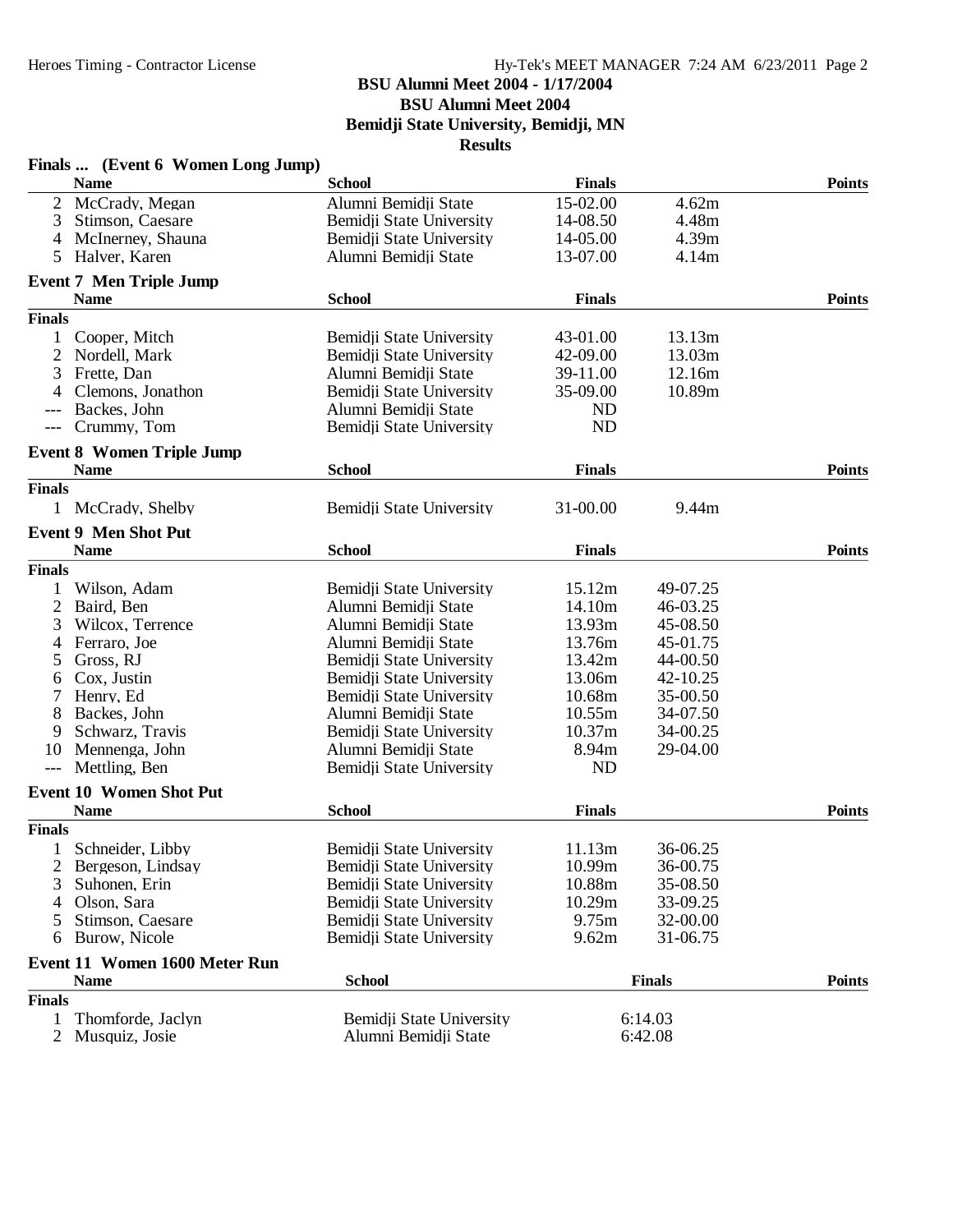#### **BSU Alumni Meet 2004 - 1/17/2004**

**BSU Alumni Meet 2004**

**Bemidji State University, Bemidji, MN**

**Results**

### **Event 12 Men 1600 Meter Run**

|                | <b>Name</b>                            | <b>School</b>            | <b>Finals</b> |                         | <b>Points</b> |
|----------------|----------------------------------------|--------------------------|---------------|-------------------------|---------------|
| <b>Finals</b>  |                                        |                          |               |                         |               |
|                | Miller, Kenny                          | Alumni Bemidii State     | 4:31.16       |                         |               |
| $\overline{2}$ | Feia, Aaron                            | Alumni Bemidji State     | 4:31.52       |                         |               |
| 3              | White, Corey                           | Bemidji State University | 4:40.47       |                         |               |
| 4              | Kustritz, Matt                         | Alumni Bemidji State     | 5:14.49       |                         |               |
| 5              | Beek, Mike                             | Alumni Bemidji State     | 6:16.62       |                         |               |
|                |                                        |                          |               |                         |               |
|                | <b>Event 13 Women 55 Meter Dash</b>    |                          |               |                         |               |
|                | <b>Name</b>                            | <b>School</b>            | <b>Finals</b> |                         | <b>Points</b> |
| <b>Finals</b>  |                                        |                          |               |                         |               |
| 1              | Hoheisel, Melanie                      | Alumni Bemidii State     | 7.63          |                         |               |
| 2              | Perry, Carla                           | Bemidji State University | 7.78          |                         |               |
| 3              | Olson, Sara                            | Bemidji State University | 8.82          |                         |               |
|                | Event 14 Men 55 Meter Dash             |                          |               |                         |               |
|                | <b>Name</b>                            | <b>School</b>            | <b>Finals</b> | H#                      | <b>Points</b> |
| <b>Finals</b>  |                                        |                          |               |                         |               |
| 1              | Hopkins, Ben                           | Bemidji State University | 6.71          | 1                       |               |
| 2              | Winsor, James                          | Bemidji State University | 6.76          | $\mathbf{1}$            |               |
| 3              | White, Tristan                         | Bemidji State University | 6.80          |                         |               |
| 4              | Patten, Jon                            | Alumni Bemidji State     | 6.85          |                         |               |
| 5              | Cooper, Mitch                          | Bemidji State University | 6.86          | $\frac{2}{3}$           |               |
| 6              | Vondras, Steve                         | Bemidji State University | 6.98          |                         |               |
|                | Martin, Justin                         | Bemidji State University | 6.99          | $\mathbf{1}$            |               |
| 8              | Kucher, Rob                            | Bemidji State University | 7.03          | $\overline{\mathbf{c}}$ |               |
| 9              | Ferraro, Joe                           | Alumni Bemidji State     | 7.04          | $\mathbf 1$             |               |
| 10             | Kuznia, Tyson                          | Bemidji State University | 7.14          |                         |               |
| 11             | Roberts, Tom                           | Alumni Bemidji State     | 7.66          | $22323$<br>$33$         |               |
| 12             | Cox, Justin                            | Bemidji State University | 7.87          |                         |               |
| 13             | Honan, Mike                            | Alumni Bemidji State     | 8.01          |                         |               |
| 14             | Lugeanbeal, Richard                    | Alumni Bemidji State     | 8.91          |                         |               |
| 15             | MacLeod, Jeff                          | Alumni Bemidji State     | 9.40          |                         |               |
| 16             | John, Jumbo                            | Alumni Bemidji State     | 10.27         | 3                       |               |
|                | <b>Event 15 Women 55 Meter Hurdles</b> |                          |               |                         |               |
|                | <b>Name</b>                            | <b>School</b>            | <b>Finals</b> |                         | <b>Points</b> |
| <b>Finals</b>  |                                        |                          |               |                         |               |
| 1              | Hoheisel, Melanie                      | Alumni Bemidji State     | 8.83          |                         |               |
| 2              | Stimson, Caesare                       | Bemidji State University | 9.33          |                         |               |
| 3              | Taylor, Amy                            | Bemidji State University | 9.56          |                         |               |
|                | 4 Kriegl, Toni                         | Alumni Bemidji State     |               |                         |               |
|                |                                        |                          | 10.32         |                         |               |
| 5              | Hamilton, Megan                        | Bemidji State University | 10.50         |                         |               |
|                | <b>Event 16 Men 55 Meter Hurdles</b>   |                          |               |                         |               |
|                | <b>Name</b>                            | <b>School</b>            | <b>Finals</b> | H#                      | <b>Points</b> |
| <b>Finals</b>  |                                        |                          |               |                         |               |
| 1              | Frette, Dan                            | Alumni Bemidji State     | 7.95          | $\overline{c}$          |               |
| 2              | Hougen, Michael                        | Bemidji State University | 8.30          | $\frac{2}{2}$           |               |
|                | Kuznia, Tyson                          | Bemidii State University | 8.31          |                         |               |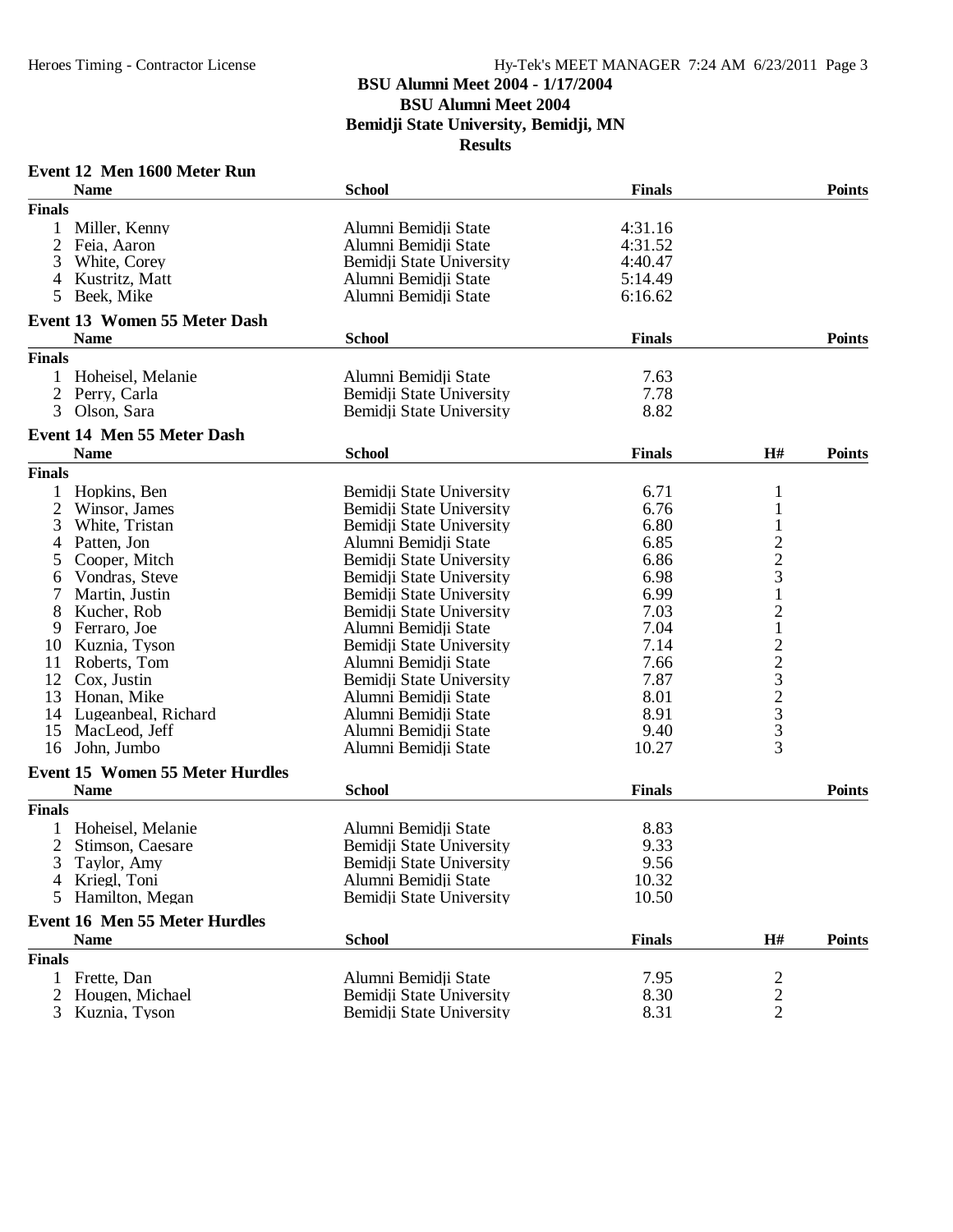#### **BSU Alumni Meet 2004 - 1/17/2004**

**BSU Alumni Meet 2004**

**Bemidji State University, Bemidji, MN**

| Finals  (Event 16 Men 55 Meter Hurdles)   |                          |               |                |               |
|-------------------------------------------|--------------------------|---------------|----------------|---------------|
| <b>Name</b>                               | School                   | <b>Finals</b> | H#             | <b>Points</b> |
| Smith, Tom<br>4                           | Alumni Bemidji State     | 8.65          | $\overline{2}$ |               |
| Reiland, Todd<br>4                        | Alumni Bemidji State     | 8.65          | $\overline{c}$ |               |
| Jacobson, Anthony<br>6                    | Bemidji State University | 9.81          | 1              |               |
| Schwarz, Travis<br>7                      | Bemidji State University | 10.28         | $\mathbf{1}$   |               |
| 8<br>Lugeanbeal, Richard                  | Alumni Bemidji State     | 10.87         | $\mathbf{1}$   |               |
| <b>Event 17 Women 400 Meter Dash</b>      |                          |               |                |               |
| <b>Name</b>                               | <b>School</b>            | <b>Finals</b> |                | <b>Points</b> |
| <b>Finals</b>                             |                          |               |                |               |
| Gregg, Lindsey<br>$\mathbf{1}$            | Bemidii State University | 1:01.92       |                |               |
| $\overline{2}$<br>McCrady, Shelby         | Bemidji State University | 1:02.01       |                |               |
| Event 18 Men 400 Meter Dash               |                          |               |                |               |
| <b>Name</b>                               | <b>School</b>            | <b>Finals</b> |                | <b>Points</b> |
| <b>Finals</b>                             |                          |               |                |               |
| 1 Carlson, Jason                          | Alumni Bemidji State     | 51.85         |                |               |
| 2<br>Martin, Justin                       | Bemidji State University | 53.70         |                |               |
| 3<br>Hougen, Michael                      | Bemidji State University | 54.39         |                |               |
| Girod, Tim<br>4                           | Bemidji State University | 55.37         |                |               |
| 5<br>Kondos, TJ                           | Alumni Bemidji State     | 56.24         |                |               |
| Borten, Andrew<br>6                       | Alumni Bemidji State     | 57.94         |                |               |
| Plese, James<br>7                         | Bemidii State University | 58.45         |                |               |
| Grouer, Mike<br>8                         | Alumni Bemidji State     | 1:02.76       |                |               |
| <b>Event 19 Women 800 Meter Run</b>       |                          |               |                |               |
| <b>Name</b>                               | <b>School</b>            | <b>Finals</b> |                | <b>Points</b> |
| <b>Finals</b>                             |                          |               |                |               |
| Judkins, Ali<br>1                         | Bemidii State University | 2:45.56       |                |               |
| 2 Peterson, Jami                          | Bemidji State University | 2:47.84       |                |               |
|                                           |                          |               |                |               |
| Event 20 Men 800 Meter Run<br><b>Name</b> | <b>School</b>            | <b>Finals</b> |                | <b>Points</b> |
| <b>Finals</b>                             |                          |               |                |               |
|                                           |                          |               |                |               |
| Miller, Kenny<br>1                        | Alumni Bemidji State     | 2:03.76       |                |               |
| 2<br>Babler, Richie                       | Bemidji State University | 2:04.90       |                |               |
| 3<br>Lais, Patrick                        | Bemidji State University | 2:08.41       |                |               |
| Solmonson, Kipton<br>4                    | Bemidji State University | 2:10.50       |                |               |
| 5<br>Quinn, Patrick                       | Alumni Bemidji State     | 2:21.71       |                |               |
| Event 21 Women 200 Meter Dash             |                          |               |                |               |
| <b>Name</b>                               | <b>School</b>            | <b>Finals</b> |                | <b>Points</b> |
| <b>Finals</b>                             |                          |               |                |               |
| Stimson, Caesare<br>1                     | Bemidji State University | 27.57         |                |               |
| 2<br>McInerney, Shauna                    | Bemidji State University | 27.62         |                |               |
| 3<br>Perry, Carla                         | Bemidji State University | 28.56         |                |               |
| 4<br>Halver, Karen                        | Alumni Bemidji State     | 34.17         |                |               |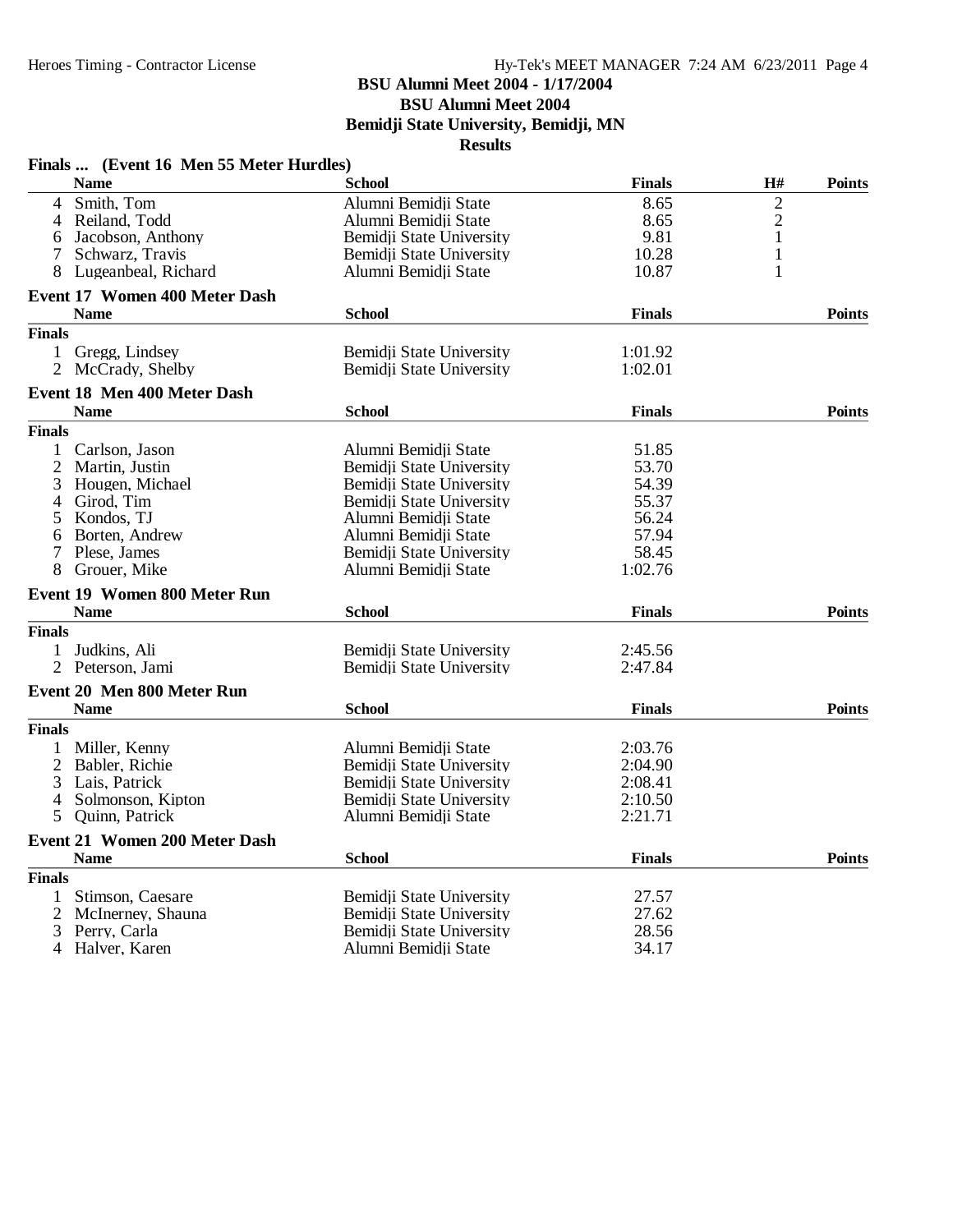#### **BSU Alumni Meet 2004 - 1/17/2004**

**BSU Alumni Meet 2004**

**Bemidji State University, Bemidji, MN**

| Event 22 Men 200 Meter Dash |  |  |  |
|-----------------------------|--|--|--|
|-----------------------------|--|--|--|

| <b>Finals</b><br>White, Tristan<br>Bemidji State University<br>23.31<br>1<br>1<br>$\overline{2}$<br>Bemidji State University<br>23.36<br>Hopkins, Ben<br>1<br>3<br>23.69<br>Winsor, James<br>Bemidji State University<br>1<br>$\overline{\mathbf{c}}$<br>23.97<br>Patten, Jon<br>Alumni Bemidji State<br>4<br>$\mathbf 1$<br>Cooper, Mitch<br>Bemidji State University<br>24.33<br>5<br>$\begin{array}{c}\n2 \\ 2 \\ 2 \\ 2\n\end{array}$<br>25.05<br>Vondras, Steve<br>Bemidji State University<br>6<br>Alumni Bemidji State<br>25.29<br>Smith, Tom<br>Bemidji State University<br>26.18<br>8<br>Smith, Justin<br>27.50<br>Roberts, Tom<br>Alumni Bemidji State<br>9<br>Honan, Mike<br>Alumni Bemidji State<br>29.22<br>10<br><b>Event 23 Women 3000 Meter Run</b><br><b>Name</b><br><b>School</b><br><b>Finals</b><br><b>Finals</b><br>Bemidii State University<br>Pribula, Christa<br>11:12.99<br>Miltich, Martha<br>Alumni Bemidji State<br>11:25.41<br>$\overline{2}$<br>Event 24 Men 3000 Meter Run<br><b>School</b><br><b>Finals</b><br><b>Points</b><br><b>Name</b><br><b>Finals</b><br>Alumni Bemidji State<br>Grossman, Brooks<br>9:27.99<br>$\overline{c}$<br>9:29.90<br>Bischof, Matt<br>Bemidji State University<br>3<br>Alumni Bemidii State<br>Quinn, Paul<br>10:12.15<br>Alumni Bemidii State<br>11:04.71<br>Aylesworth, Ryan<br>4<br>Alumni Bemidji State<br>5<br>Kustritz, Matt<br>11:05.46<br>Event 25 Women 4x400 Meter Relay<br><b>Team</b><br><b>Finals</b><br><b>Points</b><br><b>Relay</b><br><b>Finals</b><br>Bemidji State University<br>4:19.14<br>A<br>$\overline{2}$<br>Alumni Bemidji State<br>4:43.17<br>A<br>B<br>Bemidji State University<br>4:54.13<br>Event 26 Men 4x400 Meter Relay<br><b>Team</b><br><b>Points</b><br><b>Relay</b><br><b>Finals</b><br><b>Finals</b><br>1<br>Alumni Bemidji State<br>3:33.63<br>B<br>$\overline{2}$<br>Bemidji State University<br>3:33.65<br>A<br>B<br>3<br>Bemidji State University<br>3:43.80<br>$\overline{C}$<br>$\overline{4}$<br>Bemidji State University<br>3:44.02<br>Bemidji State University<br>D<br>3:45.73<br>3:58.08<br>Alumni Bemidji State<br>A<br>Bemidji State University<br>E<br>3:58.41<br>7<br><b>Event 27 Women Weight Throw</b><br><b>School</b><br><b>Finals</b><br><b>Name</b><br><b>Finals</b><br>Bemidji State University<br>11.59m<br>38-00.25<br>1 Suhonen, Erin | <b>Name</b> | <b>School</b> | <b>Finals</b> | H# | <b>Points</b> |
|--------------------------------------------------------------------------------------------------------------------------------------------------------------------------------------------------------------------------------------------------------------------------------------------------------------------------------------------------------------------------------------------------------------------------------------------------------------------------------------------------------------------------------------------------------------------------------------------------------------------------------------------------------------------------------------------------------------------------------------------------------------------------------------------------------------------------------------------------------------------------------------------------------------------------------------------------------------------------------------------------------------------------------------------------------------------------------------------------------------------------------------------------------------------------------------------------------------------------------------------------------------------------------------------------------------------------------------------------------------------------------------------------------------------------------------------------------------------------------------------------------------------------------------------------------------------------------------------------------------------------------------------------------------------------------------------------------------------------------------------------------------------------------------------------------------------------------------------------------------------------------------------------------------------------------------------------------------------------------------------------------------------------------------------------------------------------------------------------------------------------------------------------------------------------------------------------------------------------------------------------------------------------------------------------------------------------------------------------------------------|-------------|---------------|---------------|----|---------------|
|                                                                                                                                                                                                                                                                                                                                                                                                                                                                                                                                                                                                                                                                                                                                                                                                                                                                                                                                                                                                                                                                                                                                                                                                                                                                                                                                                                                                                                                                                                                                                                                                                                                                                                                                                                                                                                                                                                                                                                                                                                                                                                                                                                                                                                                                                                                                                                    |             |               |               |    |               |
|                                                                                                                                                                                                                                                                                                                                                                                                                                                                                                                                                                                                                                                                                                                                                                                                                                                                                                                                                                                                                                                                                                                                                                                                                                                                                                                                                                                                                                                                                                                                                                                                                                                                                                                                                                                                                                                                                                                                                                                                                                                                                                                                                                                                                                                                                                                                                                    |             |               |               |    |               |
|                                                                                                                                                                                                                                                                                                                                                                                                                                                                                                                                                                                                                                                                                                                                                                                                                                                                                                                                                                                                                                                                                                                                                                                                                                                                                                                                                                                                                                                                                                                                                                                                                                                                                                                                                                                                                                                                                                                                                                                                                                                                                                                                                                                                                                                                                                                                                                    |             |               |               |    |               |
|                                                                                                                                                                                                                                                                                                                                                                                                                                                                                                                                                                                                                                                                                                                                                                                                                                                                                                                                                                                                                                                                                                                                                                                                                                                                                                                                                                                                                                                                                                                                                                                                                                                                                                                                                                                                                                                                                                                                                                                                                                                                                                                                                                                                                                                                                                                                                                    |             |               |               |    |               |
|                                                                                                                                                                                                                                                                                                                                                                                                                                                                                                                                                                                                                                                                                                                                                                                                                                                                                                                                                                                                                                                                                                                                                                                                                                                                                                                                                                                                                                                                                                                                                                                                                                                                                                                                                                                                                                                                                                                                                                                                                                                                                                                                                                                                                                                                                                                                                                    |             |               |               |    |               |
|                                                                                                                                                                                                                                                                                                                                                                                                                                                                                                                                                                                                                                                                                                                                                                                                                                                                                                                                                                                                                                                                                                                                                                                                                                                                                                                                                                                                                                                                                                                                                                                                                                                                                                                                                                                                                                                                                                                                                                                                                                                                                                                                                                                                                                                                                                                                                                    |             |               |               |    |               |
|                                                                                                                                                                                                                                                                                                                                                                                                                                                                                                                                                                                                                                                                                                                                                                                                                                                                                                                                                                                                                                                                                                                                                                                                                                                                                                                                                                                                                                                                                                                                                                                                                                                                                                                                                                                                                                                                                                                                                                                                                                                                                                                                                                                                                                                                                                                                                                    |             |               |               |    |               |
|                                                                                                                                                                                                                                                                                                                                                                                                                                                                                                                                                                                                                                                                                                                                                                                                                                                                                                                                                                                                                                                                                                                                                                                                                                                                                                                                                                                                                                                                                                                                                                                                                                                                                                                                                                                                                                                                                                                                                                                                                                                                                                                                                                                                                                                                                                                                                                    |             |               |               |    |               |
|                                                                                                                                                                                                                                                                                                                                                                                                                                                                                                                                                                                                                                                                                                                                                                                                                                                                                                                                                                                                                                                                                                                                                                                                                                                                                                                                                                                                                                                                                                                                                                                                                                                                                                                                                                                                                                                                                                                                                                                                                                                                                                                                                                                                                                                                                                                                                                    |             |               |               |    |               |
|                                                                                                                                                                                                                                                                                                                                                                                                                                                                                                                                                                                                                                                                                                                                                                                                                                                                                                                                                                                                                                                                                                                                                                                                                                                                                                                                                                                                                                                                                                                                                                                                                                                                                                                                                                                                                                                                                                                                                                                                                                                                                                                                                                                                                                                                                                                                                                    |             |               |               |    |               |
|                                                                                                                                                                                                                                                                                                                                                                                                                                                                                                                                                                                                                                                                                                                                                                                                                                                                                                                                                                                                                                                                                                                                                                                                                                                                                                                                                                                                                                                                                                                                                                                                                                                                                                                                                                                                                                                                                                                                                                                                                                                                                                                                                                                                                                                                                                                                                                    |             |               |               |    |               |
|                                                                                                                                                                                                                                                                                                                                                                                                                                                                                                                                                                                                                                                                                                                                                                                                                                                                                                                                                                                                                                                                                                                                                                                                                                                                                                                                                                                                                                                                                                                                                                                                                                                                                                                                                                                                                                                                                                                                                                                                                                                                                                                                                                                                                                                                                                                                                                    |             |               |               |    |               |
|                                                                                                                                                                                                                                                                                                                                                                                                                                                                                                                                                                                                                                                                                                                                                                                                                                                                                                                                                                                                                                                                                                                                                                                                                                                                                                                                                                                                                                                                                                                                                                                                                                                                                                                                                                                                                                                                                                                                                                                                                                                                                                                                                                                                                                                                                                                                                                    |             |               |               |    |               |
|                                                                                                                                                                                                                                                                                                                                                                                                                                                                                                                                                                                                                                                                                                                                                                                                                                                                                                                                                                                                                                                                                                                                                                                                                                                                                                                                                                                                                                                                                                                                                                                                                                                                                                                                                                                                                                                                                                                                                                                                                                                                                                                                                                                                                                                                                                                                                                    |             |               |               |    | <b>Points</b> |
|                                                                                                                                                                                                                                                                                                                                                                                                                                                                                                                                                                                                                                                                                                                                                                                                                                                                                                                                                                                                                                                                                                                                                                                                                                                                                                                                                                                                                                                                                                                                                                                                                                                                                                                                                                                                                                                                                                                                                                                                                                                                                                                                                                                                                                                                                                                                                                    |             |               |               |    |               |
|                                                                                                                                                                                                                                                                                                                                                                                                                                                                                                                                                                                                                                                                                                                                                                                                                                                                                                                                                                                                                                                                                                                                                                                                                                                                                                                                                                                                                                                                                                                                                                                                                                                                                                                                                                                                                                                                                                                                                                                                                                                                                                                                                                                                                                                                                                                                                                    |             |               |               |    |               |
|                                                                                                                                                                                                                                                                                                                                                                                                                                                                                                                                                                                                                                                                                                                                                                                                                                                                                                                                                                                                                                                                                                                                                                                                                                                                                                                                                                                                                                                                                                                                                                                                                                                                                                                                                                                                                                                                                                                                                                                                                                                                                                                                                                                                                                                                                                                                                                    |             |               |               |    |               |
|                                                                                                                                                                                                                                                                                                                                                                                                                                                                                                                                                                                                                                                                                                                                                                                                                                                                                                                                                                                                                                                                                                                                                                                                                                                                                                                                                                                                                                                                                                                                                                                                                                                                                                                                                                                                                                                                                                                                                                                                                                                                                                                                                                                                                                                                                                                                                                    |             |               |               |    |               |
|                                                                                                                                                                                                                                                                                                                                                                                                                                                                                                                                                                                                                                                                                                                                                                                                                                                                                                                                                                                                                                                                                                                                                                                                                                                                                                                                                                                                                                                                                                                                                                                                                                                                                                                                                                                                                                                                                                                                                                                                                                                                                                                                                                                                                                                                                                                                                                    |             |               |               |    |               |
|                                                                                                                                                                                                                                                                                                                                                                                                                                                                                                                                                                                                                                                                                                                                                                                                                                                                                                                                                                                                                                                                                                                                                                                                                                                                                                                                                                                                                                                                                                                                                                                                                                                                                                                                                                                                                                                                                                                                                                                                                                                                                                                                                                                                                                                                                                                                                                    |             |               |               |    |               |
|                                                                                                                                                                                                                                                                                                                                                                                                                                                                                                                                                                                                                                                                                                                                                                                                                                                                                                                                                                                                                                                                                                                                                                                                                                                                                                                                                                                                                                                                                                                                                                                                                                                                                                                                                                                                                                                                                                                                                                                                                                                                                                                                                                                                                                                                                                                                                                    |             |               |               |    |               |
|                                                                                                                                                                                                                                                                                                                                                                                                                                                                                                                                                                                                                                                                                                                                                                                                                                                                                                                                                                                                                                                                                                                                                                                                                                                                                                                                                                                                                                                                                                                                                                                                                                                                                                                                                                                                                                                                                                                                                                                                                                                                                                                                                                                                                                                                                                                                                                    |             |               |               |    |               |
|                                                                                                                                                                                                                                                                                                                                                                                                                                                                                                                                                                                                                                                                                                                                                                                                                                                                                                                                                                                                                                                                                                                                                                                                                                                                                                                                                                                                                                                                                                                                                                                                                                                                                                                                                                                                                                                                                                                                                                                                                                                                                                                                                                                                                                                                                                                                                                    |             |               |               |    |               |
|                                                                                                                                                                                                                                                                                                                                                                                                                                                                                                                                                                                                                                                                                                                                                                                                                                                                                                                                                                                                                                                                                                                                                                                                                                                                                                                                                                                                                                                                                                                                                                                                                                                                                                                                                                                                                                                                                                                                                                                                                                                                                                                                                                                                                                                                                                                                                                    |             |               |               |    |               |
|                                                                                                                                                                                                                                                                                                                                                                                                                                                                                                                                                                                                                                                                                                                                                                                                                                                                                                                                                                                                                                                                                                                                                                                                                                                                                                                                                                                                                                                                                                                                                                                                                                                                                                                                                                                                                                                                                                                                                                                                                                                                                                                                                                                                                                                                                                                                                                    |             |               |               |    |               |
|                                                                                                                                                                                                                                                                                                                                                                                                                                                                                                                                                                                                                                                                                                                                                                                                                                                                                                                                                                                                                                                                                                                                                                                                                                                                                                                                                                                                                                                                                                                                                                                                                                                                                                                                                                                                                                                                                                                                                                                                                                                                                                                                                                                                                                                                                                                                                                    |             |               |               |    |               |
|                                                                                                                                                                                                                                                                                                                                                                                                                                                                                                                                                                                                                                                                                                                                                                                                                                                                                                                                                                                                                                                                                                                                                                                                                                                                                                                                                                                                                                                                                                                                                                                                                                                                                                                                                                                                                                                                                                                                                                                                                                                                                                                                                                                                                                                                                                                                                                    |             |               |               |    |               |
|                                                                                                                                                                                                                                                                                                                                                                                                                                                                                                                                                                                                                                                                                                                                                                                                                                                                                                                                                                                                                                                                                                                                                                                                                                                                                                                                                                                                                                                                                                                                                                                                                                                                                                                                                                                                                                                                                                                                                                                                                                                                                                                                                                                                                                                                                                                                                                    |             |               |               |    |               |
|                                                                                                                                                                                                                                                                                                                                                                                                                                                                                                                                                                                                                                                                                                                                                                                                                                                                                                                                                                                                                                                                                                                                                                                                                                                                                                                                                                                                                                                                                                                                                                                                                                                                                                                                                                                                                                                                                                                                                                                                                                                                                                                                                                                                                                                                                                                                                                    |             |               |               |    |               |
|                                                                                                                                                                                                                                                                                                                                                                                                                                                                                                                                                                                                                                                                                                                                                                                                                                                                                                                                                                                                                                                                                                                                                                                                                                                                                                                                                                                                                                                                                                                                                                                                                                                                                                                                                                                                                                                                                                                                                                                                                                                                                                                                                                                                                                                                                                                                                                    |             |               |               |    |               |
|                                                                                                                                                                                                                                                                                                                                                                                                                                                                                                                                                                                                                                                                                                                                                                                                                                                                                                                                                                                                                                                                                                                                                                                                                                                                                                                                                                                                                                                                                                                                                                                                                                                                                                                                                                                                                                                                                                                                                                                                                                                                                                                                                                                                                                                                                                                                                                    |             |               |               |    |               |
|                                                                                                                                                                                                                                                                                                                                                                                                                                                                                                                                                                                                                                                                                                                                                                                                                                                                                                                                                                                                                                                                                                                                                                                                                                                                                                                                                                                                                                                                                                                                                                                                                                                                                                                                                                                                                                                                                                                                                                                                                                                                                                                                                                                                                                                                                                                                                                    |             |               |               |    |               |
|                                                                                                                                                                                                                                                                                                                                                                                                                                                                                                                                                                                                                                                                                                                                                                                                                                                                                                                                                                                                                                                                                                                                                                                                                                                                                                                                                                                                                                                                                                                                                                                                                                                                                                                                                                                                                                                                                                                                                                                                                                                                                                                                                                                                                                                                                                                                                                    |             |               |               |    |               |
|                                                                                                                                                                                                                                                                                                                                                                                                                                                                                                                                                                                                                                                                                                                                                                                                                                                                                                                                                                                                                                                                                                                                                                                                                                                                                                                                                                                                                                                                                                                                                                                                                                                                                                                                                                                                                                                                                                                                                                                                                                                                                                                                                                                                                                                                                                                                                                    |             |               |               |    |               |
|                                                                                                                                                                                                                                                                                                                                                                                                                                                                                                                                                                                                                                                                                                                                                                                                                                                                                                                                                                                                                                                                                                                                                                                                                                                                                                                                                                                                                                                                                                                                                                                                                                                                                                                                                                                                                                                                                                                                                                                                                                                                                                                                                                                                                                                                                                                                                                    |             |               |               |    |               |
|                                                                                                                                                                                                                                                                                                                                                                                                                                                                                                                                                                                                                                                                                                                                                                                                                                                                                                                                                                                                                                                                                                                                                                                                                                                                                                                                                                                                                                                                                                                                                                                                                                                                                                                                                                                                                                                                                                                                                                                                                                                                                                                                                                                                                                                                                                                                                                    |             |               |               |    |               |
|                                                                                                                                                                                                                                                                                                                                                                                                                                                                                                                                                                                                                                                                                                                                                                                                                                                                                                                                                                                                                                                                                                                                                                                                                                                                                                                                                                                                                                                                                                                                                                                                                                                                                                                                                                                                                                                                                                                                                                                                                                                                                                                                                                                                                                                                                                                                                                    |             |               |               |    |               |
|                                                                                                                                                                                                                                                                                                                                                                                                                                                                                                                                                                                                                                                                                                                                                                                                                                                                                                                                                                                                                                                                                                                                                                                                                                                                                                                                                                                                                                                                                                                                                                                                                                                                                                                                                                                                                                                                                                                                                                                                                                                                                                                                                                                                                                                                                                                                                                    |             |               |               |    |               |
|                                                                                                                                                                                                                                                                                                                                                                                                                                                                                                                                                                                                                                                                                                                                                                                                                                                                                                                                                                                                                                                                                                                                                                                                                                                                                                                                                                                                                                                                                                                                                                                                                                                                                                                                                                                                                                                                                                                                                                                                                                                                                                                                                                                                                                                                                                                                                                    |             |               |               |    |               |
|                                                                                                                                                                                                                                                                                                                                                                                                                                                                                                                                                                                                                                                                                                                                                                                                                                                                                                                                                                                                                                                                                                                                                                                                                                                                                                                                                                                                                                                                                                                                                                                                                                                                                                                                                                                                                                                                                                                                                                                                                                                                                                                                                                                                                                                                                                                                                                    |             |               |               |    |               |
|                                                                                                                                                                                                                                                                                                                                                                                                                                                                                                                                                                                                                                                                                                                                                                                                                                                                                                                                                                                                                                                                                                                                                                                                                                                                                                                                                                                                                                                                                                                                                                                                                                                                                                                                                                                                                                                                                                                                                                                                                                                                                                                                                                                                                                                                                                                                                                    |             |               |               |    |               |
|                                                                                                                                                                                                                                                                                                                                                                                                                                                                                                                                                                                                                                                                                                                                                                                                                                                                                                                                                                                                                                                                                                                                                                                                                                                                                                                                                                                                                                                                                                                                                                                                                                                                                                                                                                                                                                                                                                                                                                                                                                                                                                                                                                                                                                                                                                                                                                    |             |               |               |    |               |
|                                                                                                                                                                                                                                                                                                                                                                                                                                                                                                                                                                                                                                                                                                                                                                                                                                                                                                                                                                                                                                                                                                                                                                                                                                                                                                                                                                                                                                                                                                                                                                                                                                                                                                                                                                                                                                                                                                                                                                                                                                                                                                                                                                                                                                                                                                                                                                    |             |               |               |    |               |
|                                                                                                                                                                                                                                                                                                                                                                                                                                                                                                                                                                                                                                                                                                                                                                                                                                                                                                                                                                                                                                                                                                                                                                                                                                                                                                                                                                                                                                                                                                                                                                                                                                                                                                                                                                                                                                                                                                                                                                                                                                                                                                                                                                                                                                                                                                                                                                    |             |               |               |    |               |
|                                                                                                                                                                                                                                                                                                                                                                                                                                                                                                                                                                                                                                                                                                                                                                                                                                                                                                                                                                                                                                                                                                                                                                                                                                                                                                                                                                                                                                                                                                                                                                                                                                                                                                                                                                                                                                                                                                                                                                                                                                                                                                                                                                                                                                                                                                                                                                    |             |               |               |    |               |
|                                                                                                                                                                                                                                                                                                                                                                                                                                                                                                                                                                                                                                                                                                                                                                                                                                                                                                                                                                                                                                                                                                                                                                                                                                                                                                                                                                                                                                                                                                                                                                                                                                                                                                                                                                                                                                                                                                                                                                                                                                                                                                                                                                                                                                                                                                                                                                    |             |               |               |    | <b>Points</b> |
|                                                                                                                                                                                                                                                                                                                                                                                                                                                                                                                                                                                                                                                                                                                                                                                                                                                                                                                                                                                                                                                                                                                                                                                                                                                                                                                                                                                                                                                                                                                                                                                                                                                                                                                                                                                                                                                                                                                                                                                                                                                                                                                                                                                                                                                                                                                                                                    |             |               |               |    |               |
|                                                                                                                                                                                                                                                                                                                                                                                                                                                                                                                                                                                                                                                                                                                                                                                                                                                                                                                                                                                                                                                                                                                                                                                                                                                                                                                                                                                                                                                                                                                                                                                                                                                                                                                                                                                                                                                                                                                                                                                                                                                                                                                                                                                                                                                                                                                                                                    |             |               |               |    |               |